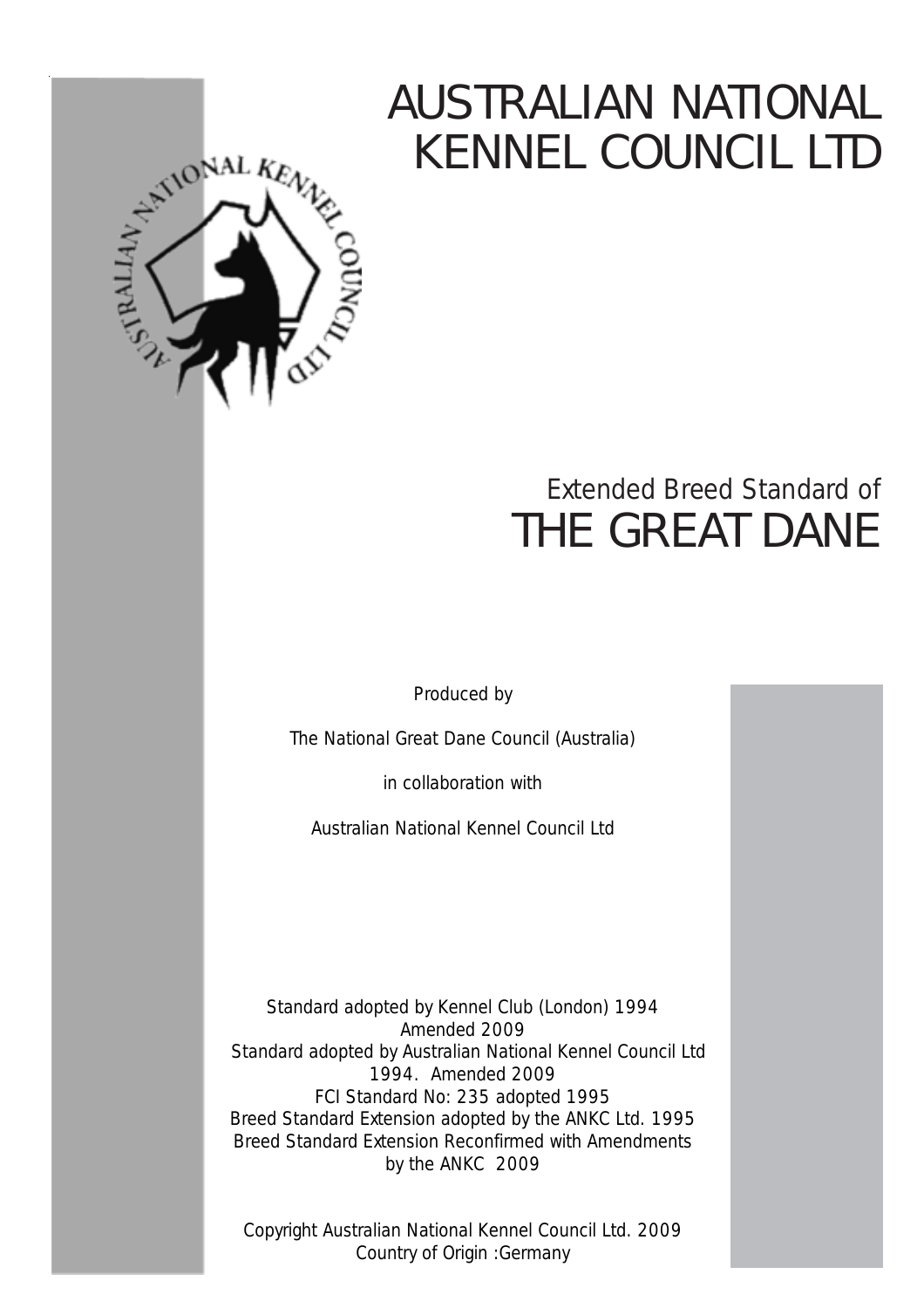Extended Standards are compiled purely for the purpose of training Australian judges and students of the breed.

In order to comply with copyright requirements of authors, artists and photographers of material used, the contents must not be copied for commercial use or any other purpose. Under no circumstances may the Standard or Extended Standard be placed on the Internet without written permission of the ANKC Ltd.

#### Those studying this Breed Standard Extension should note:

Australian law prohibits the cropping of ears; this practice is also prohibited by Australian National Kennel Council Regulations. For these reasons all reference to cropped ears has been deleted from the text. Cropped eared illustrations have, however, been used in the Breed Standard Extension to demonstrate other characteristics of the breed.

## HISTORY OF THE BREED

By appearance and nature the Great Dane is one of the most elegant and distinguished varieties of giant-type dogs.

Some sources state that dogs similar to Great Danes were known in Ancient Egypt, Greece and Rome. Various sources report that the Great Dane was developed from the medieval boarhound, and of the Mastiff and Irish Wolfhound lines. It is also reported that the Great Dane was developed from mastiff-like dogs taken to Germany by the Alans. The breed may be about 400 years old. The Bullenbeisser may be its direct ancestor, composing about 40% of its makeup.

According to Barbara Stein, "the breed originated in Germany, probably from a cross between the English Mastiff and the Irish Wolfhound", however, other sources maintain that the breed originated in Denmark, and still others report the question as controversial and unsettled. In 1749 Georges-Louis Leclerc, Comte de Buffon, used the name "le Grand Danois," (translated by William Smellie (encyclopedist) as "Great Dane.") Up until that time the hound was referred to in England as "Danish dog"

According to Jacob Nicolay Wilse the Danes called the dog "large hound," a terminology continued well into the 20th Century. In Germany in 1780 the hound is referred to as "Grosse Dänische Yagd Hund" (English: *Large Danish Hunting Hound*). At the first dog exhibition in Germany, held in Hamburg 14-20 July 1863, eight dogs were called "Dänische Dogge" and seven "Ulmer Doggen."

Accurate canine history is limited to but little longer than the last half century. The first dog show was held as recently as 1859 in England, where the "dog game" was born. Before that time, there were occasional records of different sorts of dogs over a period of more than three thousand years; but the items are so few, incomplete, and inaccurate that a student of the dogs of antiquity can "prove" almost any.

The name of the breed (in the English language) is a translation of in old French designation, *grand Danois,* meaning "big Danish." This was only one of half a dozen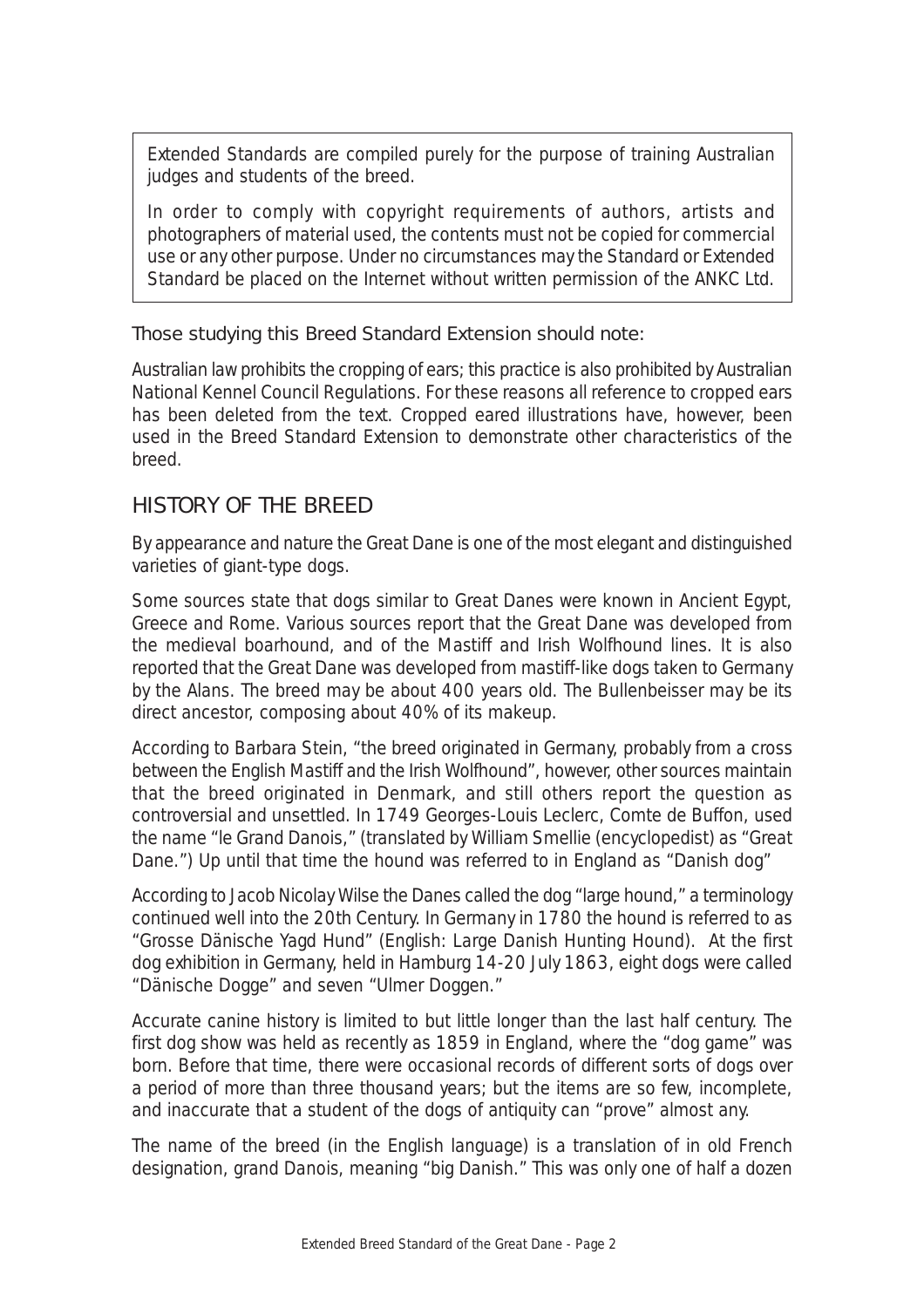names, which had been used for centuries in France. Why the English adopted the name "Great Dane" from the French is a mystery. At the same time the French were also calling it d*ogue allemand* or "German Mastiff." "Mastiff" in English, dogge in giant dog with heavy head for fighting or hunting purposes. It was one of the dozen varieties of dog recognised as distinctive enough.

There is no known reason for connecting Denmark with either the origin or the development of the breed. It was "made in Germany."

If the reader is susceptible to the charms of antiquity, he will be interested in Cassel's claim that on Egyptian monuments of about 3000 B.C. there are drawings of dogs much like the Great Dane. Also, the earliest written description of a dog resembling the breed may be found in Chinese literature of 1121 B.C. (an article by Dr. G. Ciaburri, Great Dane Club of Italy publication, 1929).

Eminent zoologists like Keller and Kraemer believe that the Mastiff breeds originated in Asia. They think the modem Tibetan Mastiff, occasionally shown in England, is the most direct descendant of the prototype.

The great naturalist Buffon (1707-1788) claimed the Irish Wolfhound as the principal ancestor of our Great Dane. The comparative Anatomist Curvier (1769 – 1832) found more evidence in favour of the old English Mastiff as the root from which it sprang. Both Irish and English breeds are known to have been carefully bred for 1300 years and more. Today most students favour the idea or Deutsche Dogge, resulted from a mixture of both these ancient types. This is not to say that the German Mastiff or Great Dane is a new breed. It is, indeed, a very old one that has been cultivated as a distinct type for probably 400 years, if not longer. Like all old varieties of dog, it was developed for a useful purpose. The Germans used the Great Dane as a boar hound. Europe's erstwhile boar was one of the most savage, swift, powerful and well armed of all big game on the Continent. To tackle the wild boar required a super dog, and that is precisely what the Germans developed. Those who fancy him speak of him as the king of dogs.

In common with all other breeds, the Great Dane's history of, and development to a modern standard type, began in the latter nineteenth century. In 1880 at Berlin, Dr. Bodinus called a meeting of Great Dane judges who declared that the breed should be known as *Deutsche dogge* and that all other designations, especially the term "Great Dane," should be abolished thereafter. So far as the German people are concerned this declaration has been observed, but English-speaking people have paid no heed. The Italians, who have a large Great Dane fancy, have also failed to give Germany credit for the name selected: Alano. This word means "a mastiff," consequently the name of their organization means "Mastiff Club of Italy." This, however, has not prevented close cooperation between fanciers of the two countries. The leading Italian breeders have based their operation on nothing but German imported stock or its descendants.

In 1891 the German breed club adopted a precise standard, or official description of the ideal specimen. In 1885 there was a Great Dane Club in England, and in 1889 at Chicago the German Mastiff or Great Dane Club of America was founded.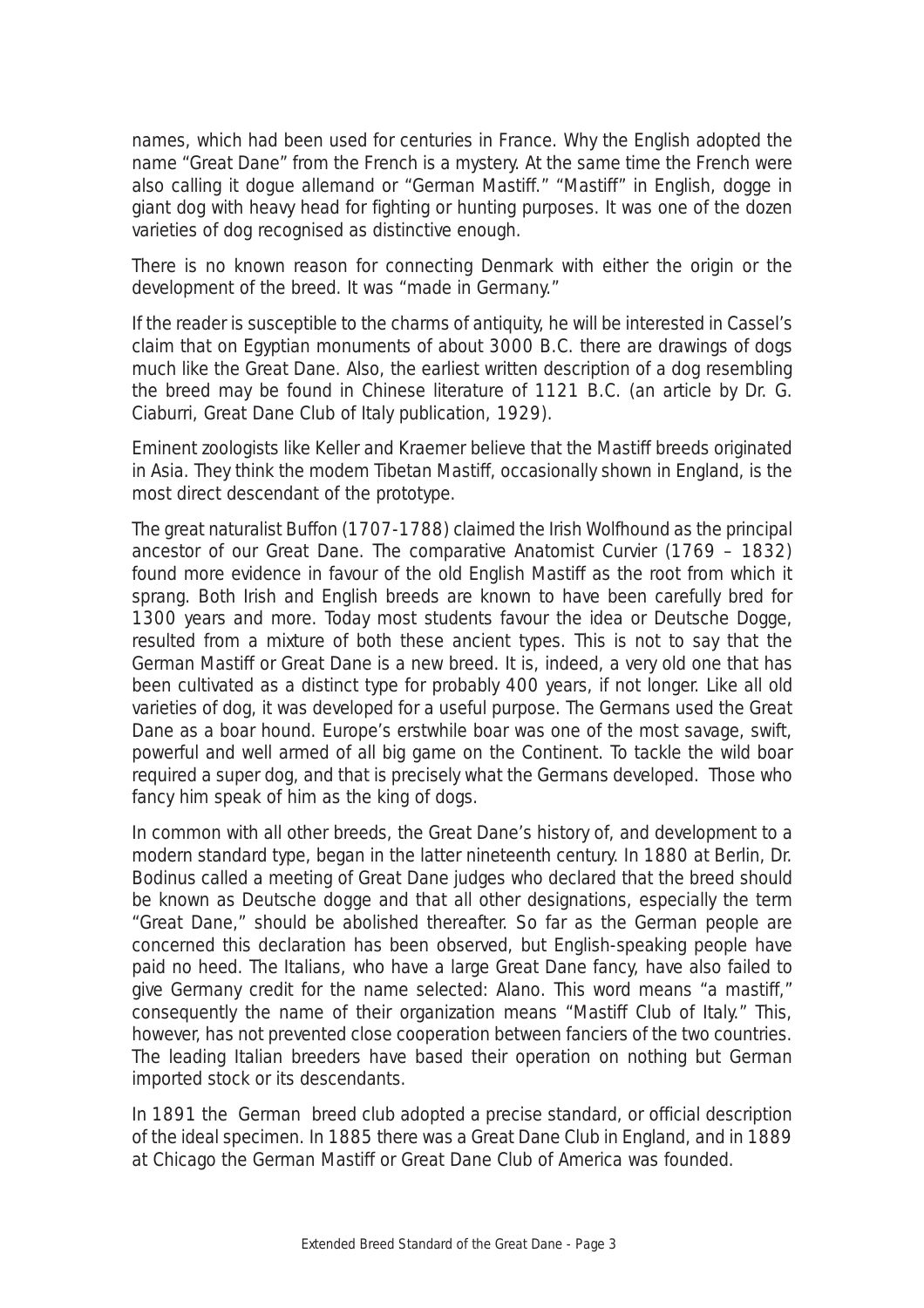The Great Dane has developed steadily in popularity. He was never the rage outside of Germany in Bismarck's day; nevertheless, year after year all over the world he has slowly increased in numbers. The Germans have kept before them the stern business the boar bound must engage in. A merely "pretty" dog has not been enough. He must have size and weight, nobility and courage, speed and endurance. What more can one ask for in a dog?

A breed standard is the guideline which describes the ideal characteristics, temperement, and appearance of a breed and ensures that the breed is fit for function with soundness essential. Breeders and judges should at all times be mindful of features which could be detrimental in any way to the health, welfare or soundness of this breed.



## ! GENERAL APPEARANCE

*Very muscular, strongly though elegantly built, with look of dash and daring, of being ready to go anywhere and do anything. Head and neck carried high, tail in line with back, or slightly upwards, but never curled over hindquarters. Elegance of outline and grace of form most essential.*

Very muscular, strongly though elegantly built.

The Great Dane combines in its distinguished appearance dignity, strength and elegance with great size and a powerful, well formed, smoothly muscled body. This physical combination is the characteristic, which gives the Great Dane the majesty possessed by no other breed. The male should appear more massive throughout than the bitch, with larger frame and heavier bone.

A look of dash and daring, of being ready to go anywhere and do anything.

Alert, spirited, intelligent and courageous.

Elegance of outline and grace of form most essential.

The Great Dane is one of the giant breeds, but is unique in that its general conformation must be well balanced.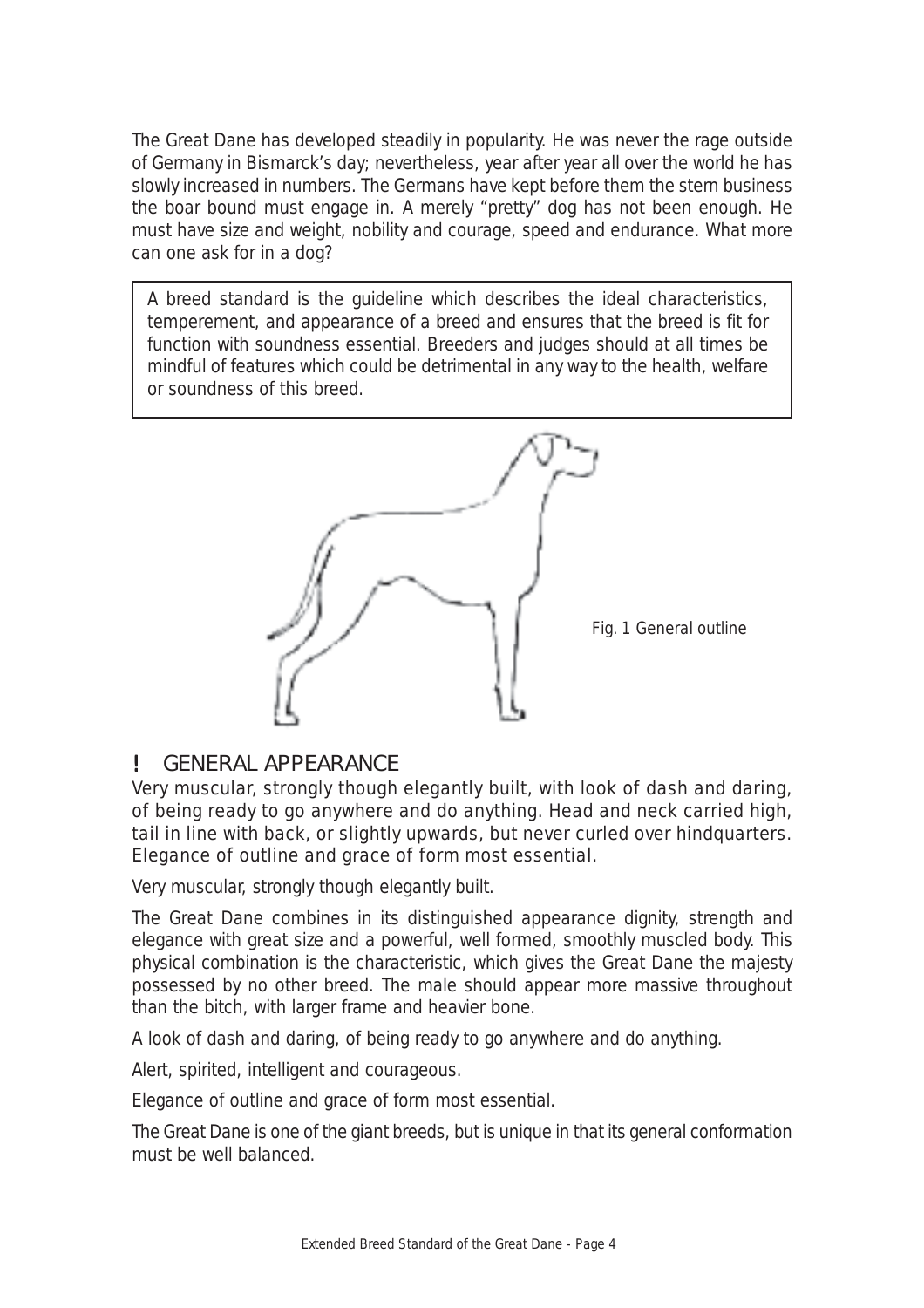

Fig. 2 Skeletal structure **Fig. 2 Skeletal** structure

## ! CHARACTERISTICS

## *Alert expression, powerful, majestic action displaying dignity.*

A Great Dane combines pride, strength and elegance in its noble appearance and big, strong, well-coupled body. It is the Apollo of all the breeds of dogs. The Great Dane strikes one by its very expressive head; it does not show any nervousness even in the greatest excitement and has the appearance of a noble statue.

## **TEMPERAMENT**

## *Kindly without nervousness, friendly and outgoing.*

The Great Dane is friendly, loving and affectionate with his masters, especially with children, but cautious with strangers.

## ! HEAD AND SKULL

*Head, taken altogether, gives idea of great length and strength of jaw. Muzzle or foreface broad, skull proportionately narrow, so that whole head when viewed from above and in front, has appearance of equal breadth throughout. Length of head in proportion to height of dog. Length from nose to point between eyes about equal or preferably of greater length than from this point to back of occiput. Skull flat, slight indentation running up centre, occipital peak not prominent. Decided rise or brow over the eyes but not abrupt stop between them; face well-chiselled, well filled in below eyes with no appearance of being pinched. Foreface long, of equal depth throughout. Cheeks showing as little lumpiness as possible, compatible with strength. Underline of head, viewed in profile, runs almost in a straight line from corner of lip to corner of jawbone, allowing for fold of lip, but with no loose skin hanging down. Bridge of nose very wide, with slight ridge where cartilage joins bone (this is a characteristic of breed). Nostrils large, wide and open, giving blunt look to nose. Lips hang squarely in front, forming right-angle with upper line of foreface.*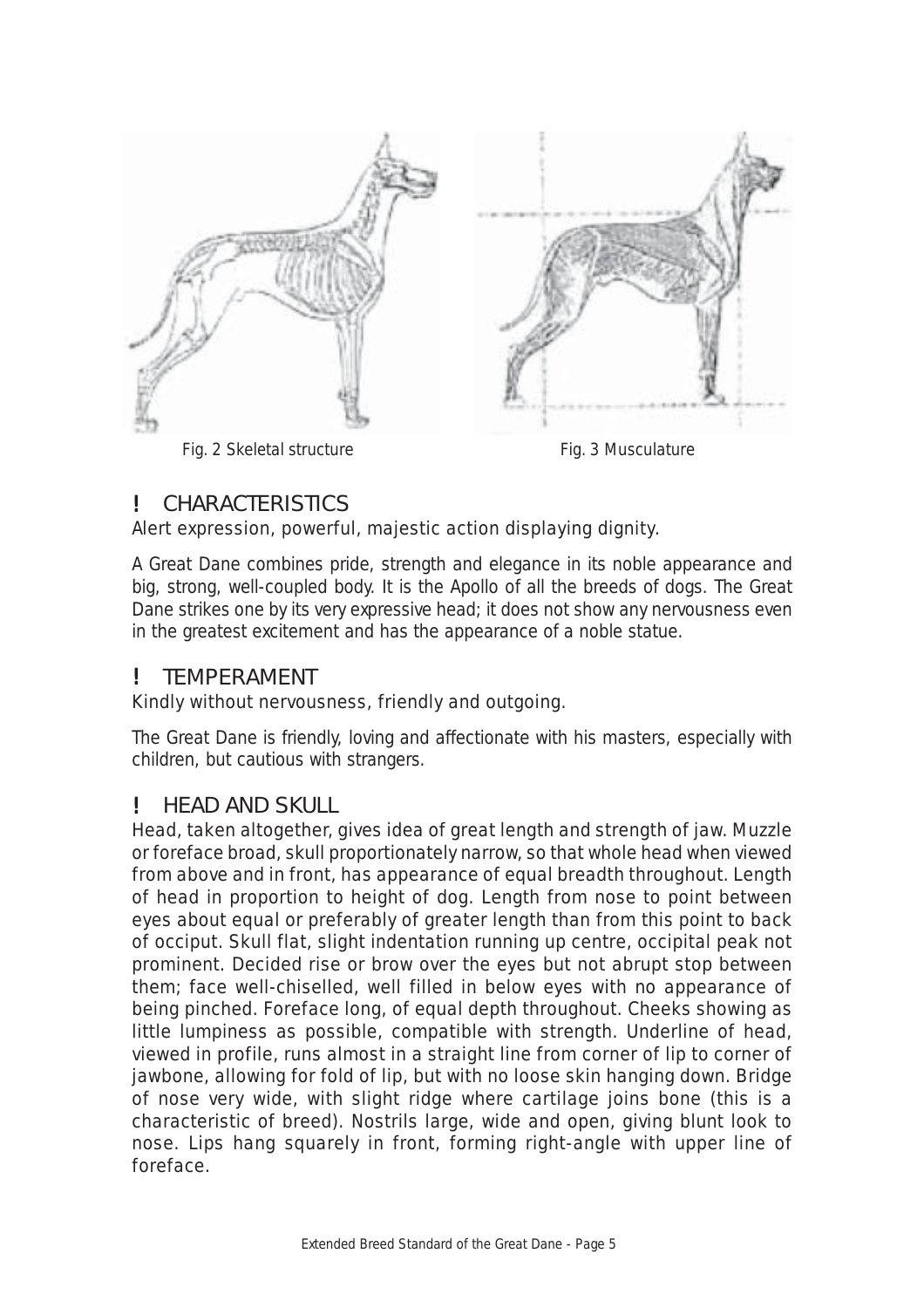



*Fig. 6 Correct head shape side Fig. 7 Front view*



*Fig. 4 Correct male head* Fig. 5 Correct female head



## *Head, taken altogether, gives idea of great length and strength of jaw:*

The head should be as long as possible, without the appearance of weakness, and as deep as possible, without losing the appearance of length.

#### *Muzzle or foreface broad, skull proportionately narrow, so that whole head when viewed from above and in front, has appearance of equal breadth throughout:*

The head, i.e. the skull and foreface, may be likened to two bricks of equal length and width, but with one having a greater depth than the other. Placed end to end on a flat surface, the difference in their depths produces the stop, and the similarity in their widths produces the appearance of equal width throughout.

#### *Length of head in proportion to height of dog:*

The head should be absolutely in proportion to the general appearance of the dog.

#### *Length from nose to point between eyes about equal or preferably of greater length than from this point to back of occiput.*

The measurement from the stop to the occiput should be almost exactly the same as that from the stop to the end of the nose. Preference is given to a slightly longer foreface. The measurement cannot be exactly defined, since it will vary in different specimens, in proportion to the size of the dog.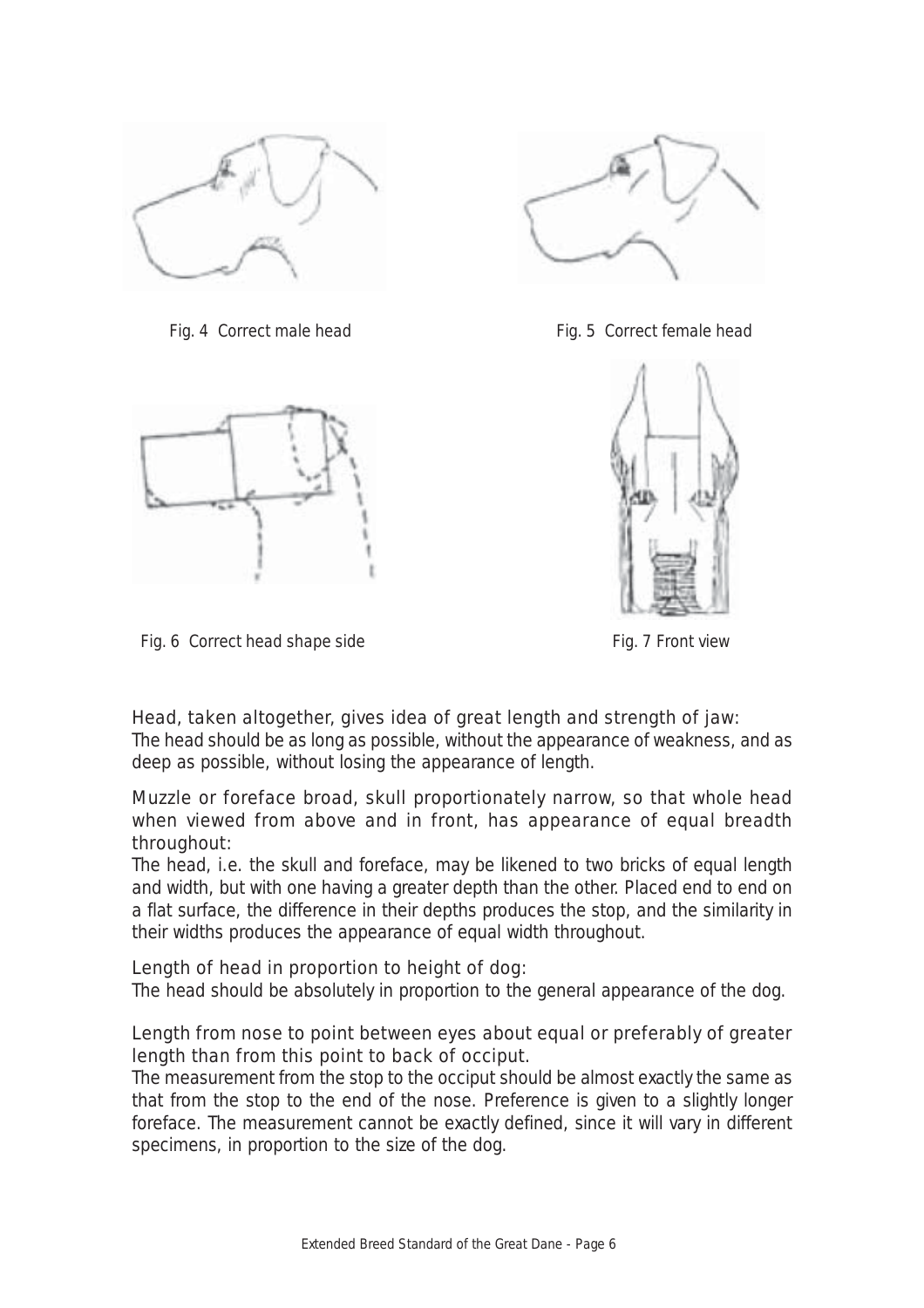## *Skull flat, slight indentation running up centre, occipital peak not prominent:*

The skull should be angular when viewed from all sides, and should have definite flat planes with a slight indentation forward running up the centre to the only slightly developed occiput.

#### *Decided rise or brow over the eyes but not abrupt stop between them*:

Viewed from the side, the skull should be sharply broken off from the foreface, with a decided rise of brow over the eyes, but with no abrupt stop in the areas between the eyes. The area between the eyes should appear as an indentation running up the centre to the only slightly developed occiput.

#### *Foreface long, of equal depth throughout:*

Top of the foreface or muzzle must be level, neither "dish-faced" nor "down-faced".

#### *Cheeks showing as little lumpiness as possible, compatible with strength:*

The muscles of the cheeks should be only visible, and never bunchy or prominent. Obtrusive cheeks coarsen the appearance of the whole head, and destroy its classical contours.

#### *Underline of head, viewed in profile, runs almost in a straight line from corner of lip to corner of jawbone, allowing for fold of lip, but with no loose skin hanging down:*

The bottom line of the lip should be level with the bottom of the underjaw, and parallel to the top of the foreface, with allowances made for the actual fold of the lip. The skin covering the head should be tight enough so as not to allow any wrinkling or loose folds of skin.

#### *Bridge of nose very wide, with slight ridge where cartilage joins bone (this is a characteristic of breed):*

The bridge of the nose must be as broad as possible, as this sets the width for the entire foreface.

#### *Nostrils large, wide and open, giving a blunt look to nose:*

Nostrils are large and wide to afford the dog sufficient breadth.

#### *Lips hang squarely in front, forming right-angle with upper line of foreface:*

The muzzle should be blunt, the lips square, neither sagging and rounded (lippy), not too short and dry (snipey). The front of the lip should, as near as possible, form a right angle to both the top line of the foreface, and to the line of the bottom of the lip running back along the under jaw, always making allowance for the fold of the lip.

## ! EYES

*Fairly deep set, not giving the appearance of being round, of medium size and preferably dark. Wall, or odd eyes permissible in harlequins.*



 *Fig. 8 Correct eye shape*

They should be set moderately apart and likened to an almond shaped eye.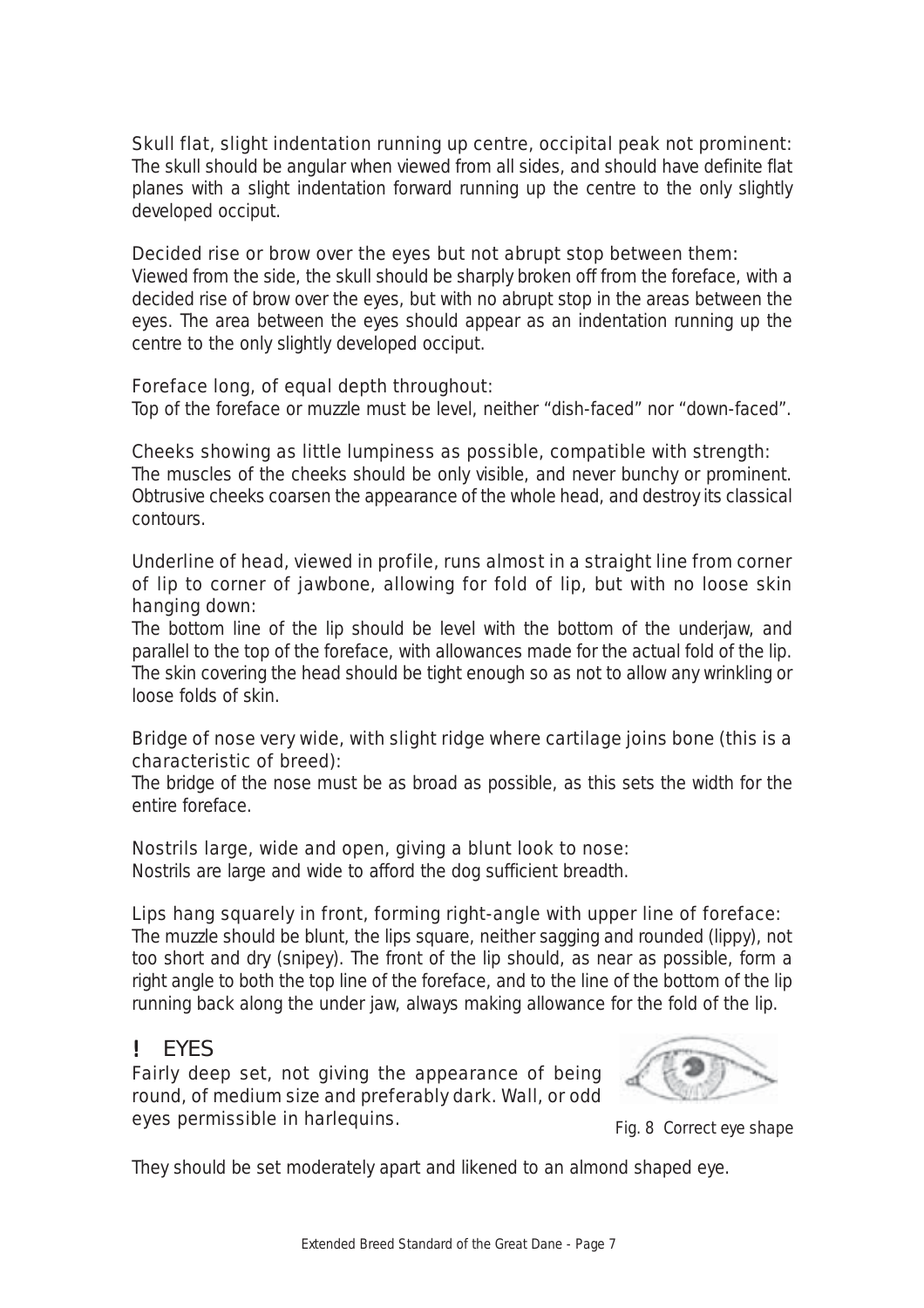## ! EARS

## *Triangular*, *medium size, set high on skull and folded forward, not pendulous.*

Size of the ear should be in proportion to size of dog, topline of ear about level with skull, not pendulous.



 *Fig. 9 Correct size and placement of eye.*

## ! MOUTH

*Teeth level. Jaws strong with a perfect, regular and complete scissor bite, i.e. the upper teeth closely overlapping the lower teeth and set square to the jaws.*

*Teeth level:* This is not to be interpreted as an even (or pincer) bite. *Jaws strong with a perfect, regular and complete scissor:* Jaws should be wide and deep to accommodate the large, well-developed teeth; full dentition should be present.



 *Fig. 10 Correct scissor bite*

## NECK

#### *Neck long, well arched, quite clean and free from loose skin, held well up, well set in shoulders, junction of head and neck well defined.*

Always in proportion to the dog. The nape should be well-developed. The junction of head and neck should be clean, with no excess loose skin along, the throat.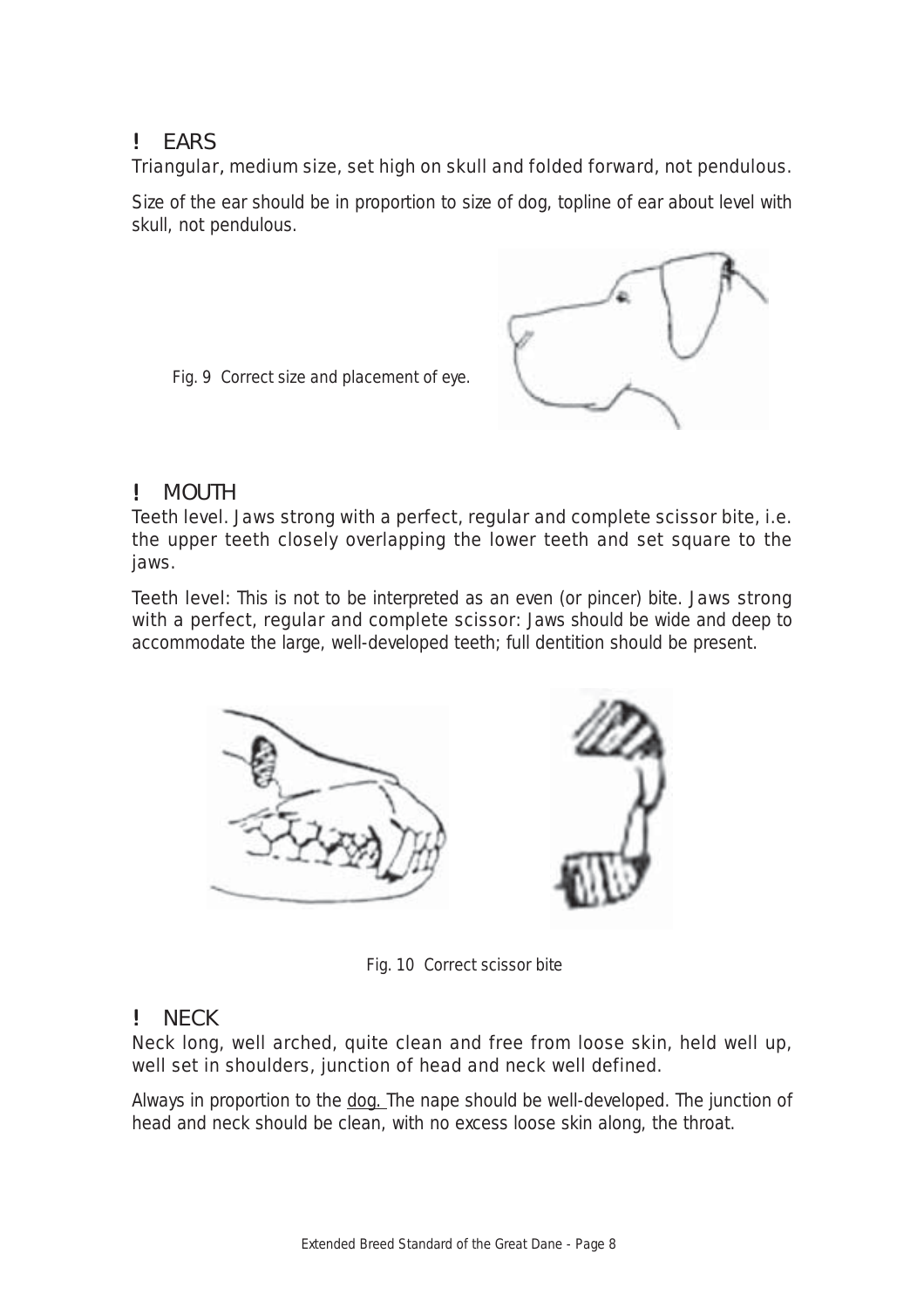

 *Fig. 11 Correct breast and front Fig. 12 Correct neck*



#### ! FOREQUARTERS

#### *Shoulders muscular, not loaded, well-sloped back, with elbows well under body. Forelegs perfectly straight with big flat bone.*

*Shoulders muscular, not loaded, well sloped back:* The shoulders must be strong and sloping, and when viewed from the side, must form as nearly as possible a rightangle in its articulation with the humerus (upper arm) to give a long stride. A steep, straight open junction of the shoulder and upper arm has the practical disadvantage of making it impossible for the dog to open the shoulder and take long steps in a free, springy, graceful stride that should be so characteristic of the breed. Since all dogs lack a clavicle, the ligaments and muscles holding the shoulder blade to the rib cage must be well developed, firm and secure to prevent loose shoulders. Loaded or overmuscled shoulders, and similarly, loose, poorly muscled shoulders can cause the elbows to turn in or out and result in poor movement. *With elbows well under* **body:** A line from the upper tip of a correctly laid shoulder blade to the back of the elbow joint should be as nearly perpendicular as possible, demonstrating the elbows well under the body. *Forelegs perfectly straight:* From the side or front, the strong forelegs run absolutely straight to the pastern joint. From the front, the foreleg and pastern should form perpendicular lines to the ground. From the side, the pastern should slope only very slightly forward, thus providing the spring to save the dog from excessive fatigue *With big flat bone:* The bone of the foreleg is wide when viewed from the side, and relatively narrower when viewed from the front of the dog. Not round bone, as in the Dalmatian.



 *Fig. 14 Muscular construction*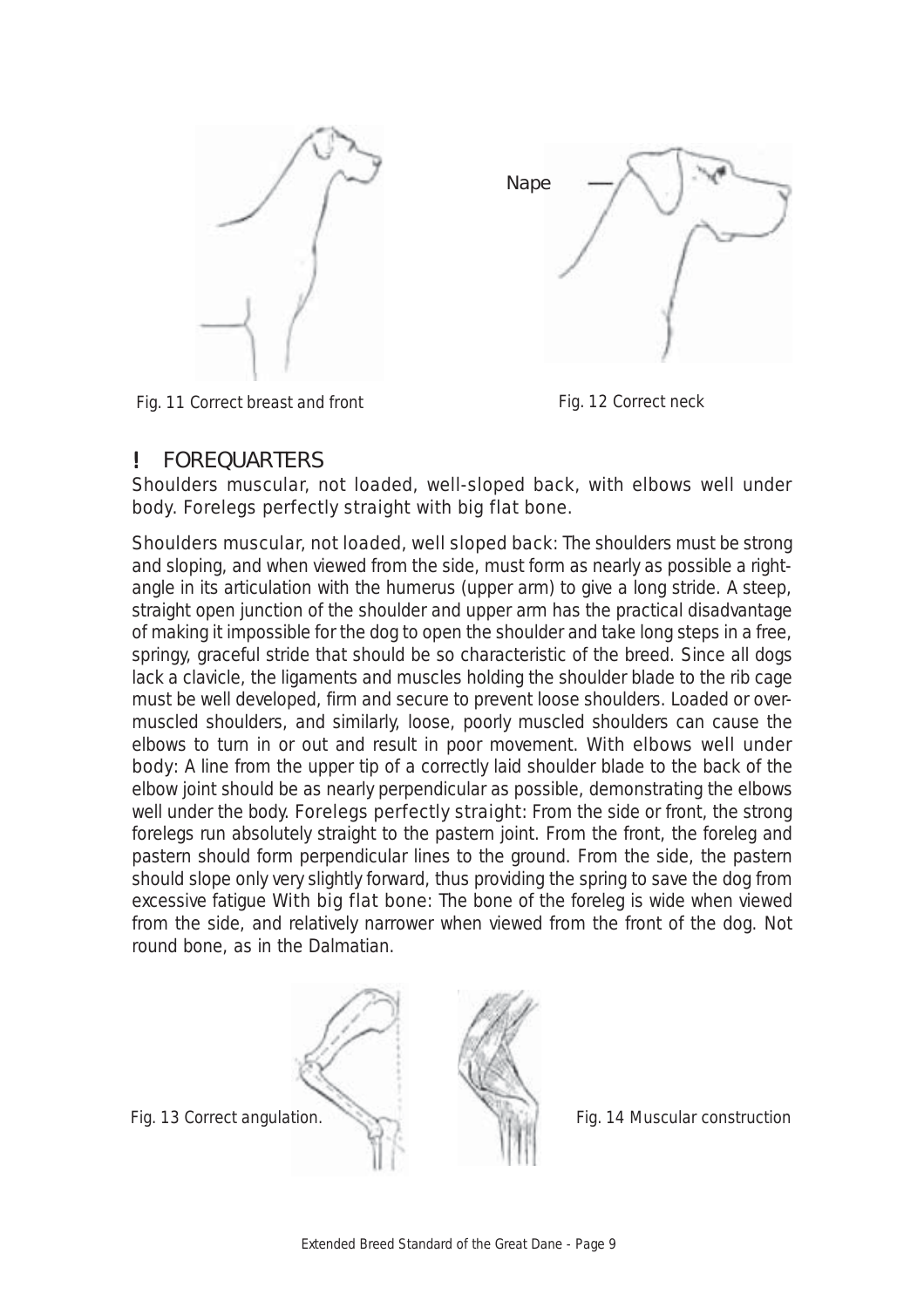

 *Fig. 15 Correct elbows forelegs and feet,*

#### ! BODY

#### *Very deep, brisket-reaching elbow, ribs well sprung, belly well drawn up. Back and loins strong, latter slightly arched.*

*Very deep, brisket reaching elbow:* At a point directly beneath the withers, the body, in the mature dog, is deep enough to reach the elbow. *Ribs well sprung:* The ribs are not "barrel", but broaden outwards from the spine to provide great capacity for the chest, after which they drop with only a slight convexity to the sternum, thus giving plenty of heart and lung room. The chest should extend forward and upwards from the elbows, filling the area between the upper arms and not having "a hole where the chest should be". *Belly well drawn up:* From the point of the elbow the underline of the body flows backward and upward to a well tucked up and well muscled belly. This tuck up should not be extreme, nor approach the outline of a Greyhound. *Back and loins strong, latter slightly arched:* The croup should be wide and strong. It should be long and sweeping, gradually dropping to the insertion of the tail. This croup must not be flat, nor should it fall away too steeply.

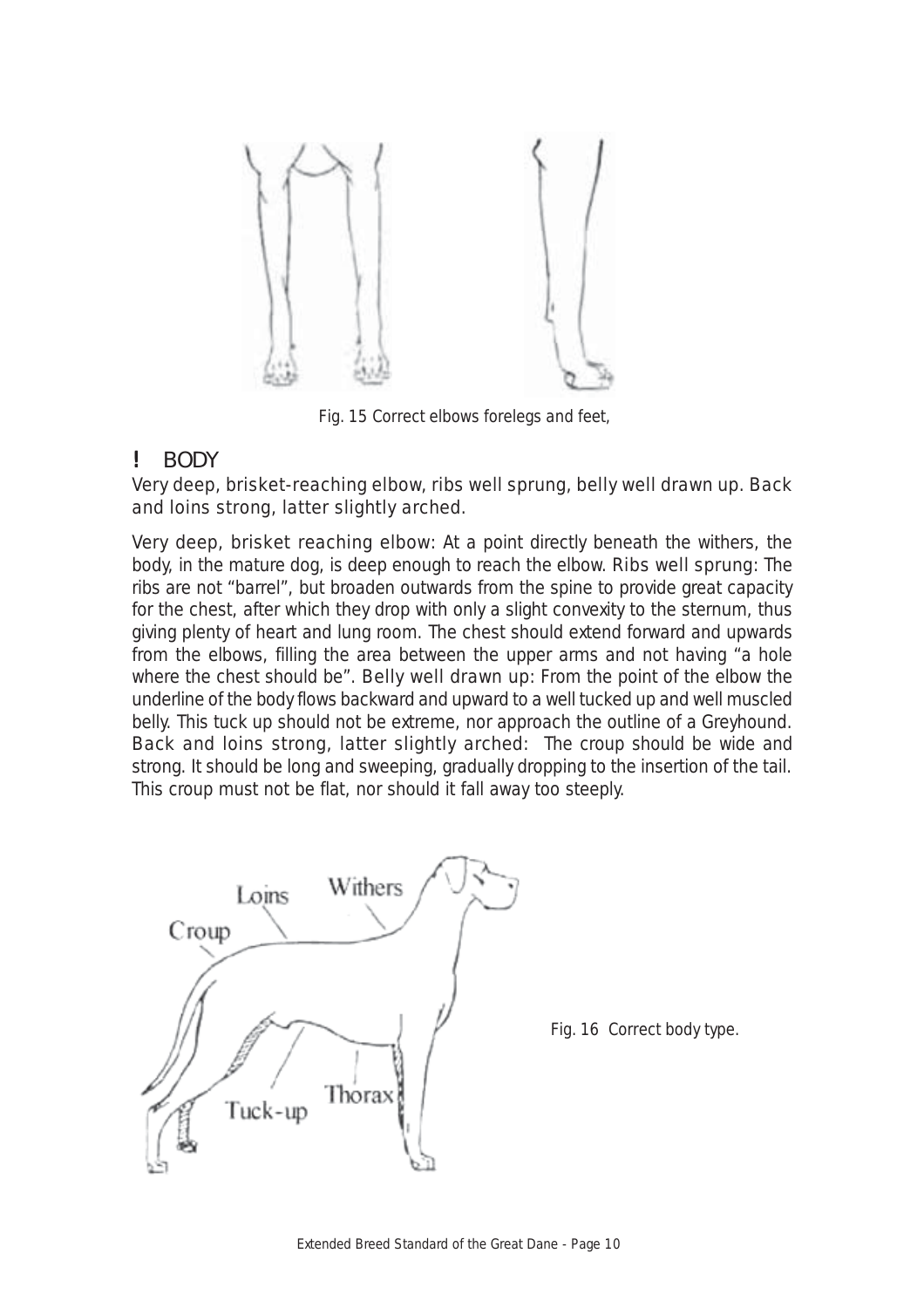## ! HINDQUARTERS

*Extremely muscular, giving strength and galloping power. Second thigh long and well developed, good turn of stifle, hocks set low, turning neither in nor out.*

*Extremely muscular, giving strength and galloping power.* The first thigh (from the hip joint to the stifle) is broad and muscular and should drop nearly vertically from its junction with the pelvis. *Second thigh long and well developed, good turn of stifle, hocks set low, turning neither in nor out:* The second thigh (from stifle to hock) is strong, long and muscular and should join the first thigh at an angle of approximately 120 degrees at the stifle joint, with the hocks well let down and extending vertically to the foot without angling forward. Viewed from the rear, the hocks should turn neither in nor out



*Fig. 17 Correct rear angulation. Figure 18 Correct rear view.*



## ! FEET

*Cat-like, turning neither in nor out. Toes well arched and close, nails strong and curved. Nails preferably dark in all coat colours, except harlequins, where light are permissible.*

*Cat-like, turning neither in nor out:* They are roundish, and turn neither in nor out when viewed from the front. *Toes well arched and close, nails strong and curved.* The toes must be deep, tightly knuckled and close together. They should have thick, horny pads to provide good cushioning to the foot during long hunts over hard and rough ground. *Except harlequins, where light is permissible:* Harlequins will always have white nails, unless they have black pigment on the feet.



 *Fig. 19 Well arched feet*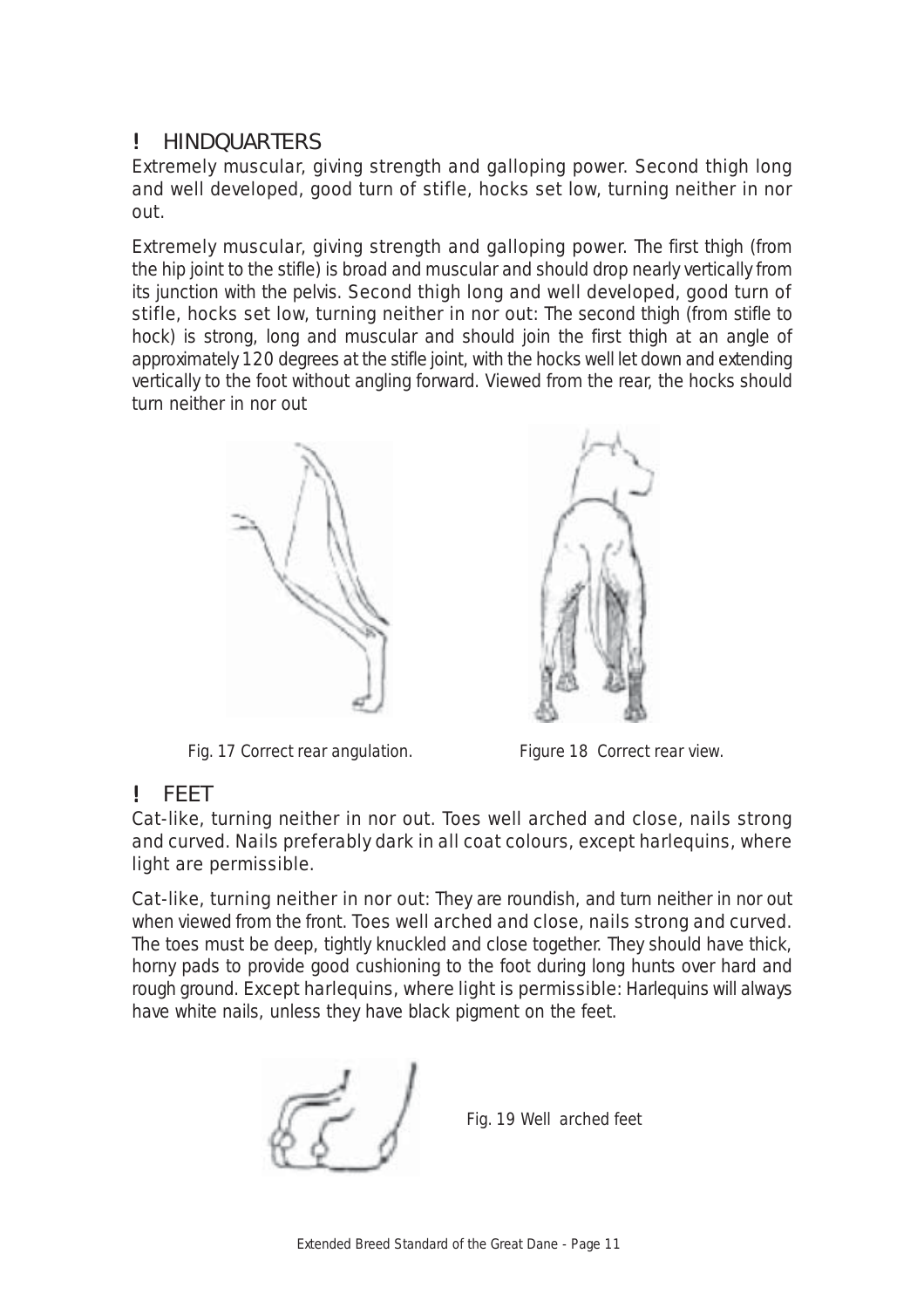## ! TAIL

#### *Thick at the root, tapering towards end, reaching to or just below hocks. Carried in straight line level with back, when dog is moving, slightly curved towards end, but never curling or carried over back.*

Only reaching to the hocks, should be broad at root, but tapering to a point, hanging down straight at rest, slightly curved (sabre-like) in excitement or in running.



*Fig. 20 Correct tail at rest. Fig. 21 Correct tail – Alert.*

## ! GAIT/MOVEMENT

*Action lithe, springy and free, covering ground well. Hocks move freely with driving action, head carried high.*

*Action lithe, springy and free, covering ground well:* Long, easy, springy stride with no tossing or rolling of the body. The back line should move smoothly, parallel to the ground, with minimum rise and fall. The natural and correct gait for the Dane is the trot, which the dog should be able to exhibit. *Hocks move freely with driving action, head carried high:* The gait of the Great Dane should denote strength and power, showing good driving action in the hindquarters and good reach in front. As speed increases there is a natural tendency for the legs to converge towards the centre line of balance beneath the body, but there should be no twisting in or out at the joints. The hind feet should not overlap the front feet. The head is carried high, but within reason. A dog with a well-angulated shoulder may not carry his head as high as one with a straight shoulder. The Standard calls for a well-angulated shoulder, so a dog that can run with his head and neck bolt upright, may not be as structurally correct as one with a lower, or more forward, head carriage.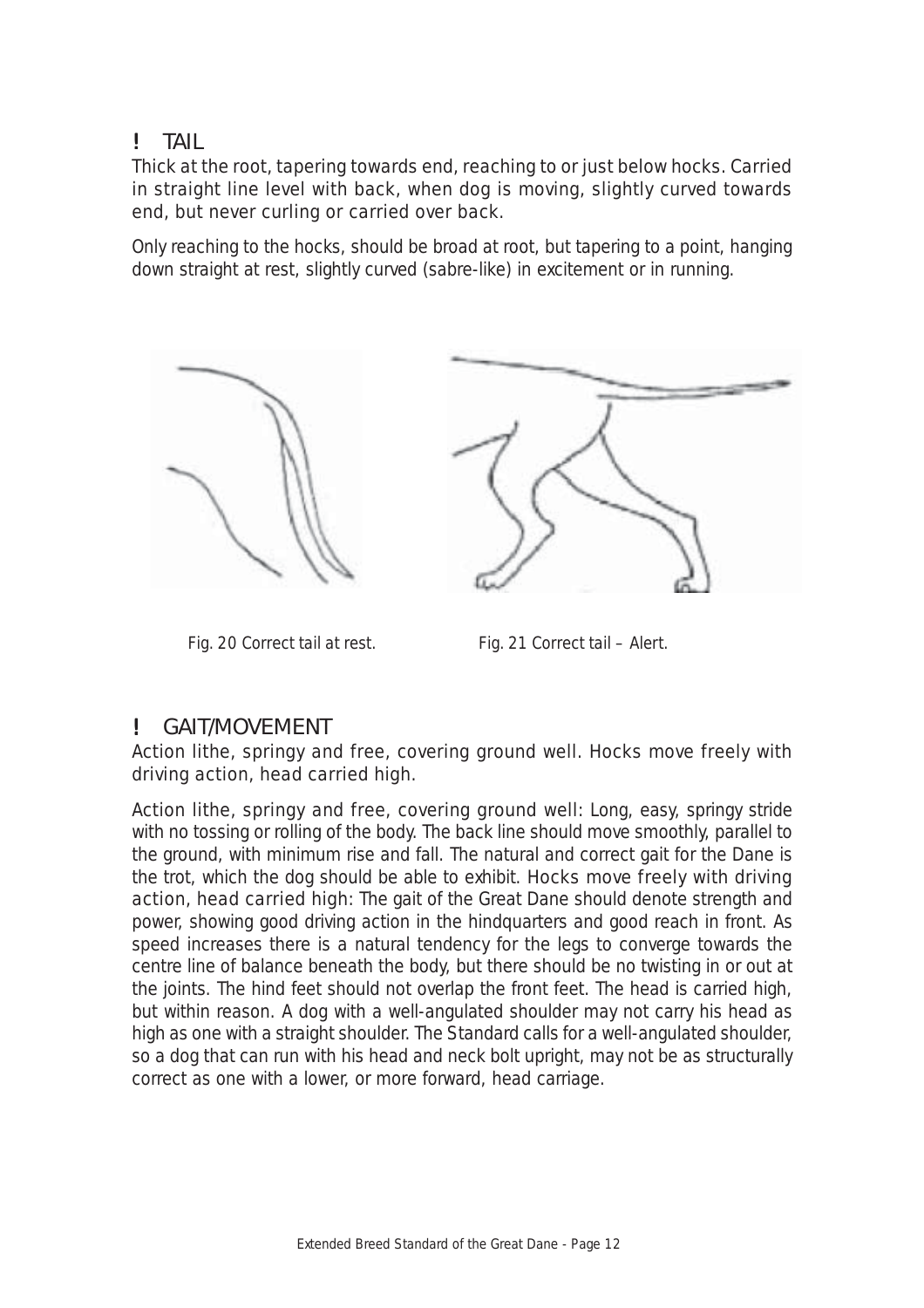

*Fig 22 Correct movement*



*Fig. 23 Correct front extension. Fig. 24 Flexing of the hock.*



*Fig. 25 Showing body roll – Incorrect.*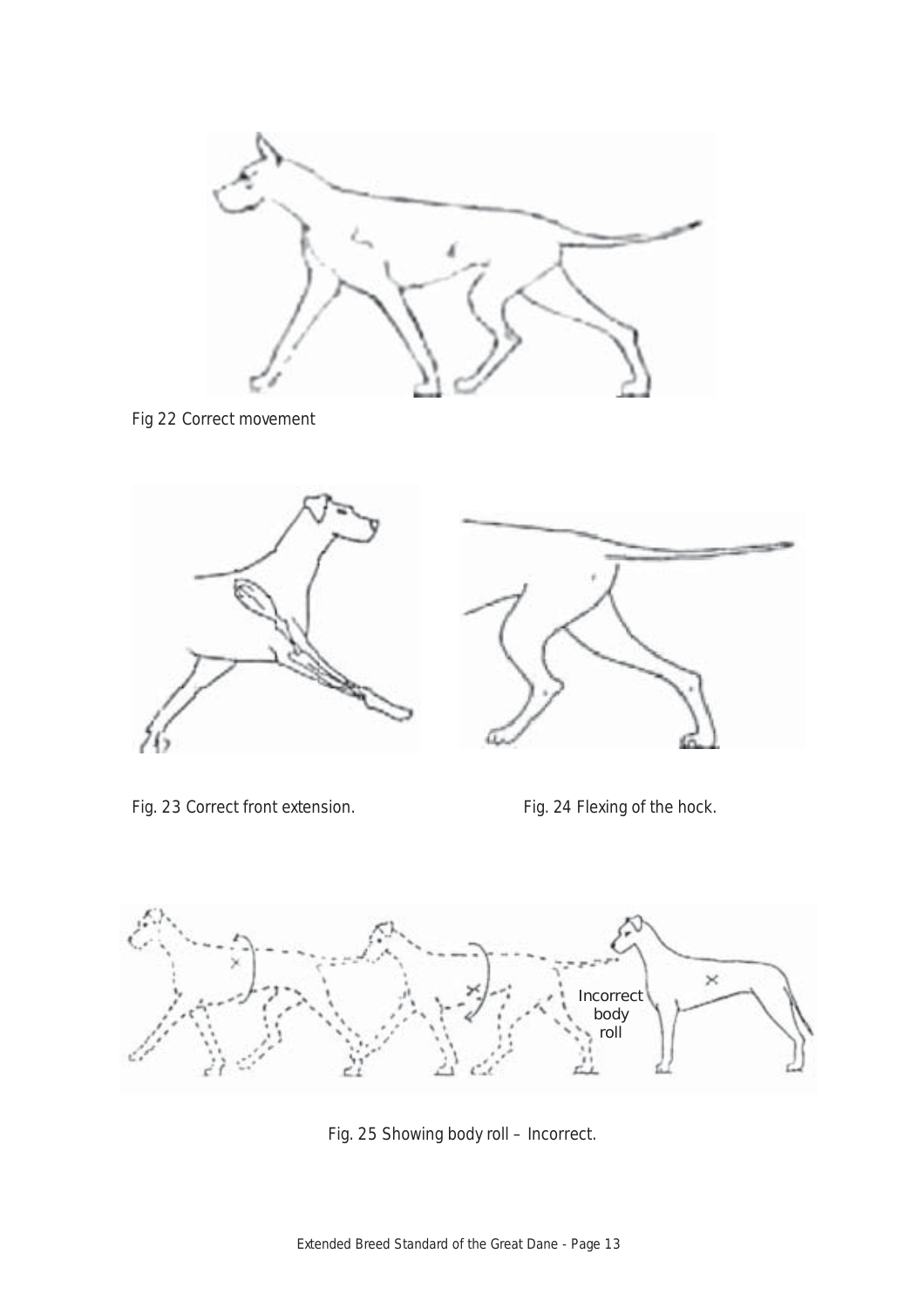

*Fig. 26 Movement front* Fig. 27 Movement rear.



## ! COAT

#### *Short dense and sleek looking, never inclined to roughness.*

The correct Dane coat is short, hard, dense and crisp. It is free from all hint of lint or woolliness.

*COLOUR - Brindles - must be striped, ground colour from lightest buff to deepest orange, Fawns colour varies from lightest buff to deepest orange, dark shadings on head and ears acceptable, eyes and nails preferably dark. Blues - colour varies from light grey to deep slate; the nose and eyes may be blue. Blacks - black is black. In all above colours white is only permissible on chest and feet, but it is not desirable even there. Nose always black, except in blues and harlequins. Eyes and nails preferably dark. Harlequins - pure white underground with preferably all black patches or all blue patches, having appearance of being torn. Light nails permissible but not desirable. Mantle - Black and white with a solid, black blanket extending over the body. Ideally- black skull with white muzzle, white blaze optional, whole white collar preferred, a white chest, white on part or whole of the forelegs and hindlegs, white tipped black tail. Nose always black, eyes and nails preferably dark.*

In all above colours except Harlequin and Mantle, white is only permissible on chest and feet, but it is not desirable even there. Nose always black, except in blues and harlequins. Eyes and nails preferably dark.

**Blue:** Colour varies from light grey to deep slate, without any tinge of yellow, black or mouse grey. Nose, pads, ear leather, eye rims and nails must be blue. Lighter eye is common, because blue is a dilution gene. White markings on chest and toes permitted but are not desirable.

*Harlequin:* Base colour is pure white with all black or all blue torn patches distributed irregularly over the entire body. These patches should never be large enough to give the appearance of a blanket, nor so small as to give a stippled or dappled effect. (Permitted are a few small grey spots, which are a result of the merling gene).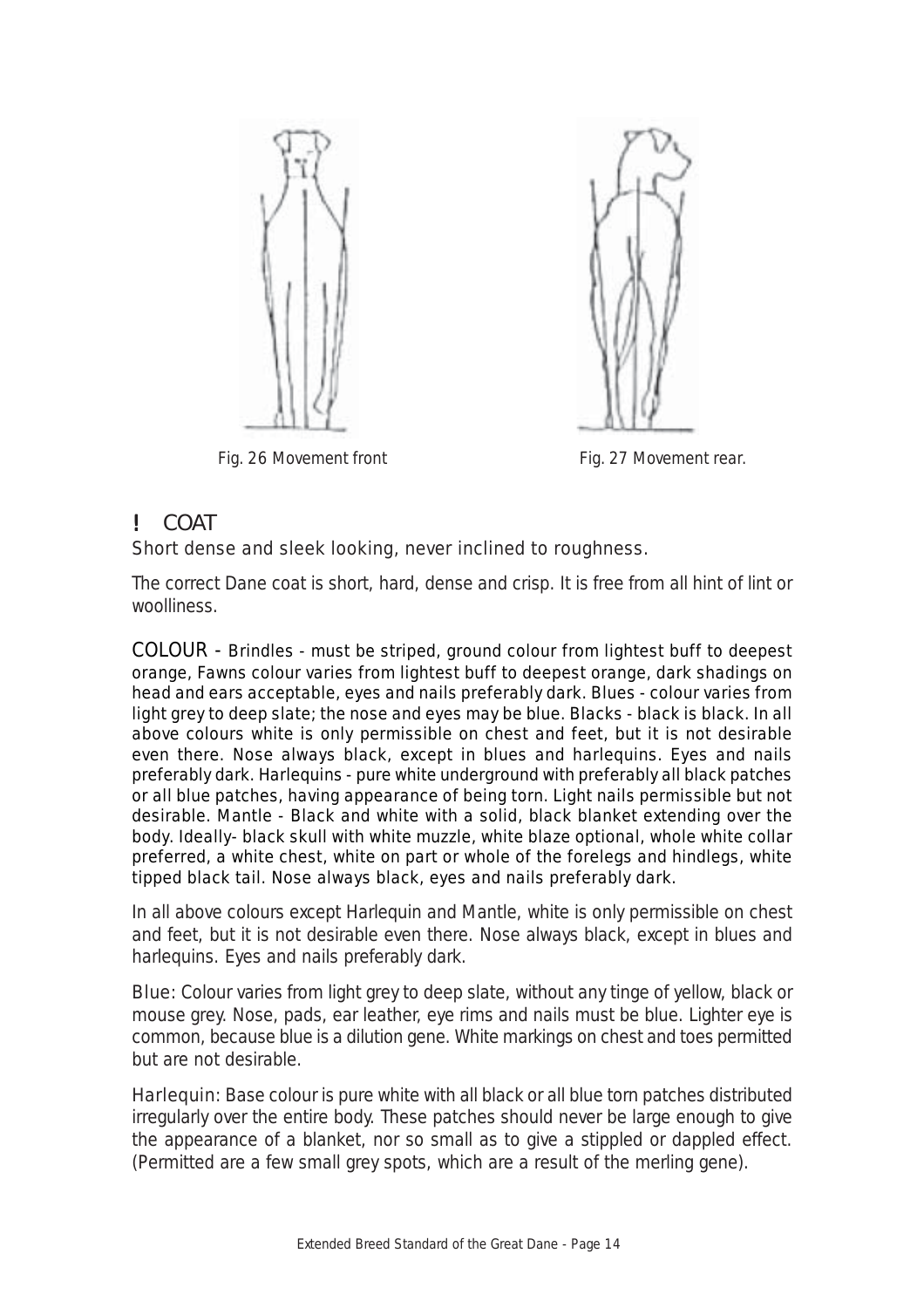Nails are usually white. Wall eyes, pink noses and butterfly noses (all outward expressions of the "clearing" gene which clears merle base coat colour to white) are permitted but not desirable. *Wall or odd eyes permissible in Harlequins:* In Harlequins, the gene series that clears the coat colour to white can also clear eye colour from brown to blue. The eye colour should preferably be dark, but wall (blue), odd, or parti-coloured eyes are permissible. This same "clearing" gene can also produce unpigmented third eyelids, which should not be confused with the true "haw" eye. Mantle- Black and white with a solid, black blanket extending over the body. Ideallyblack skull with white muzzle, white blaze optional, whole white collar preferred, a white chest, white on part or whole of the forelegs and hind legs, white tipped black tail. Nose always black, eyes and nails preferably dark.



 *Fig. 28 – Illustrations of Harlequin markings*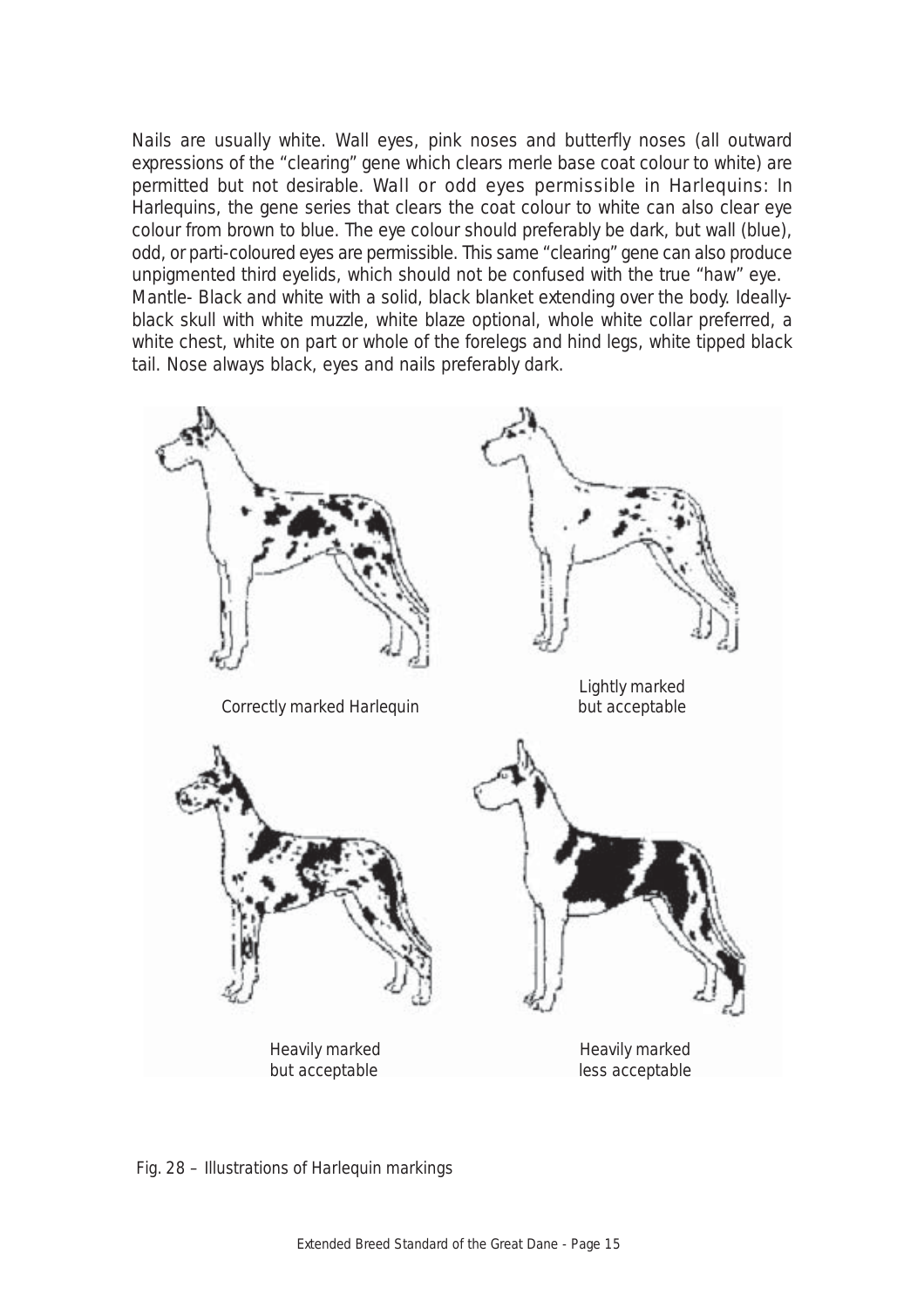Ideally marked Mantle



Figures 2 and 3 incorrect, these show a broken blanket. Figures 4 and 5 are in the acceptable range of variations as defined in the standard for the Mantle Great Dane.



*Fig. 29 Illustrations of Mantle Markings.*